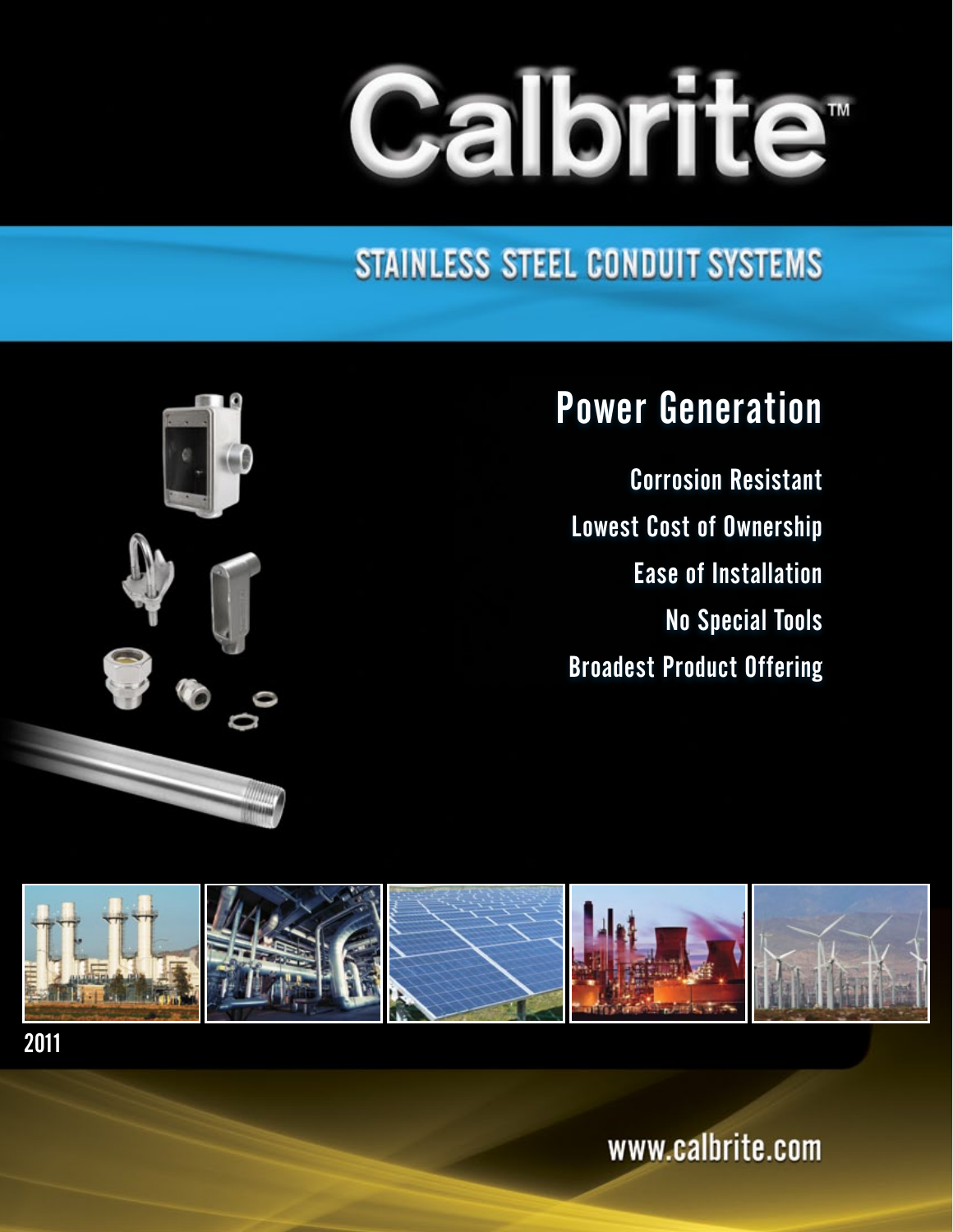## Calbrite

#### **THE CALBRITE™ DIFFERENCE**

#### **OUR HISTORY**

The Calbrite™ heritage dates back to 1917 with the founding of Jackson-Markus Supply by Peter Markus, the grandfather of Dan Markus, president of Calpipe Industries, the parent company of Calbrite. Jackson-Markus Supply manufactured and distributed flow control products, plumbing fittings and construction materials. In the early 1960s, the family expanded into stainless steel and nickel alloy weld fittings, servicing a rapidly-growing market in refining, petrochemical, food processing, breweries, marine and other industries. Recognizing the similarities between the plumbing, PVF and electrical industries, Dan Markus founded Calpipe Industries in 1986 to focus on the electrical industry. Today, Calpipe Industries manufactures and distributes electrical conduit and fittings under the brand names of Calconduit and Calbrite. The company also expanded into security bollards, marketed through Calpipe Security Bollards.

Headquartered in Hammond, IN, Calbrite is the leading name in stainless steel conduit systems for harsh and corrosive environments. We offer the largest stainless steel conduit systems product line in the industry, manufactured to strict guidelines set forth by UL and NEMA, and many of our products are ARRA-compliant.

Calbrite supports our customers through:

- The industry's broadest and deepest product offering. We currently offer more than 2800 SKUs, ensuring you that we can support just about any customer's stainless conduit system need.
- A customer-centric product development process. Simply put, we listen to our customers and quickly deliver solutions designed to meet their needs.
- For example, our new in-use box was developed for a large food-processing manufacturer that had requested a hinged single gang box cover in stainless steel that was both lockable and weatherproof for wash-down environments. We are known for developing products for customers to address their specific needs, and then offering the solution to the industry.
- A national network of independent sales agents across North America. To find the rep nearest you, visit www.calbrite.com/replist.
- Manufacturing and distribution centers in Hammond, IN; Downey, CA and Odessa, FL to service our distributors and their customers throughout the U.S. and Canada.

#### OUR COMMITMENT

At Calbrite, we are dedicated to providing our customers with quality stainless steel conduit and fittings, delivered on a timely basis, that consistently meet expectations and industry standards.

#### OUR QUALITY ASSURANCE

Our quality assurance program complies with industry standards established by Underwriters' Laboratories (UL), ANSI, and NEMA.

#### UL listings:  $c(\Psi_L)_{\text{us}}$

- Our approval file number for ferrous electrical conduit is E226472.
- Our approval file number for non-ferrous electrical conduit is E230584 (issue #26KT)

Many of our products are produced to NEMA 4X standards, which ensure protection against corrosion, wind-blown dust and rain, splashing water, hose-directed water and damage from external ice formation in outdoor or indoor environments.







 $\overline{\mathfrak{p}}$